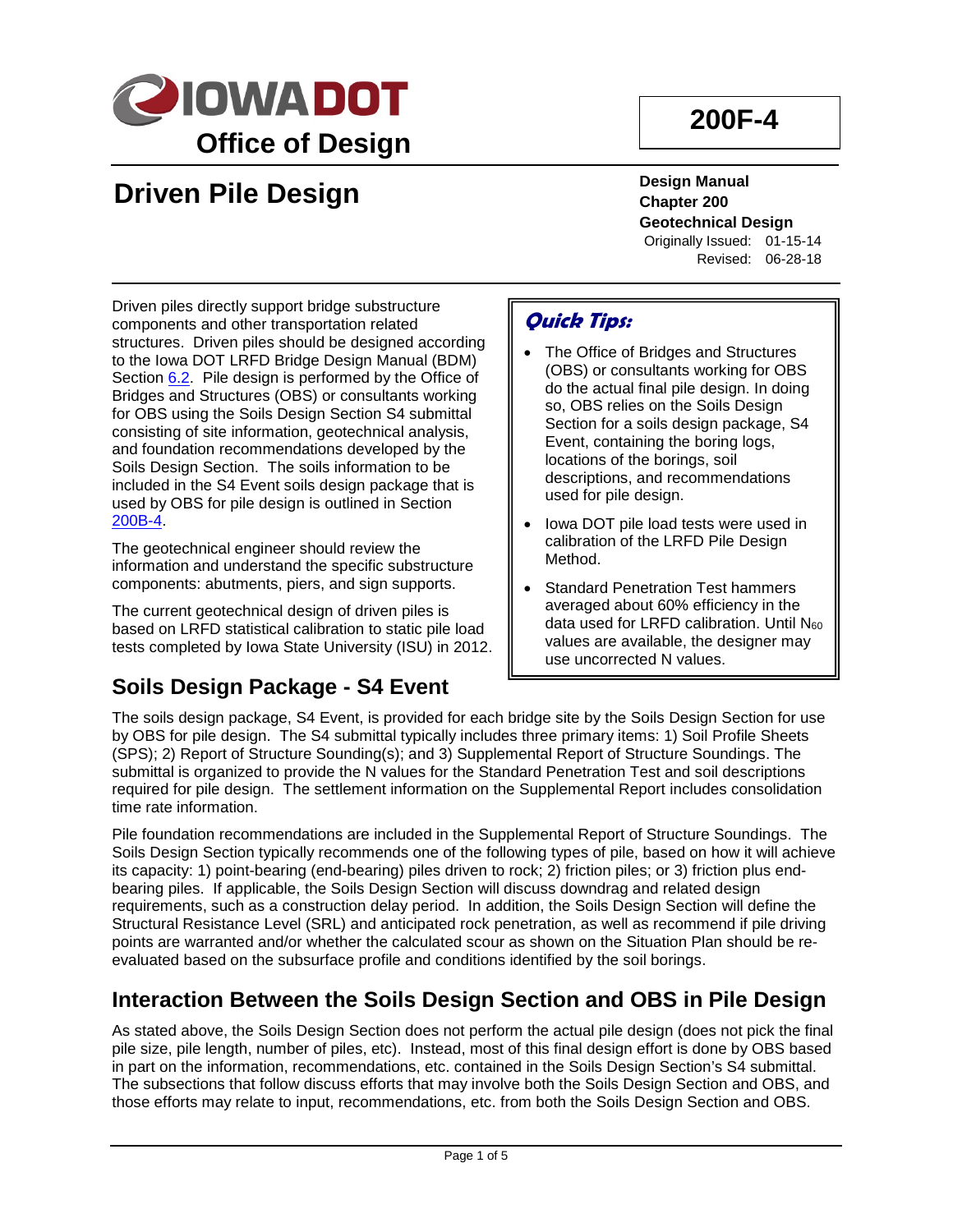However, OBS has the primary involvement, and OBS does essentially all items in which the BDM is referenced.

### **Soil Categories and Descriptions**

Geotechnical resistance factors for design (contact length) and for construction (target driving resistance) were statistically calibrated by Iowa State University researchers for three generalized soil categories: 1) cohesive; 2) mixed; and 3) non-cohesive. Therefore, the Soils Design Section must provide a summary of the subsurface conditions, which includes the soil category and soil description to aid in selection of geotechnical resistance factors.

The generalized soil category will be determined as outlined herein, and depends on only the soil considered to be in contact with the side of a pile that will influence the side resistance, or drag loads (if applicable). Soil in contact with the tip for end bearing is not used in determination of the soil category. Any of the following factors can affect the pile length assumed to be in contact with soil: excavation or pre-boring before driving; downdrag; scour; driving refusal at partial pile length, and pile extension. Site soil layering in combination with pile length in contact with soil may cause some unexpected changes in the generalized soil category, and the designer should check multiple possible conditions and apply judgment.

The soil categories for use in design and selection of geotechnical resistance factors include:

- Cohesive: 70% or more of the soil in which the pile penetrates is classified as cohesive according to Table 1.
- Mixed: 31% to 69% of the soil in which the pile penetrates is classified as cohesive according to Table 1 (or 31% to 69% of the soil in which the pile penetrates is classified as non-cohesive according to Table 1).
- Non-Cohesive: 70% or more of the soil in which the pile penetrates is classified as non-cohesive according to Table 1.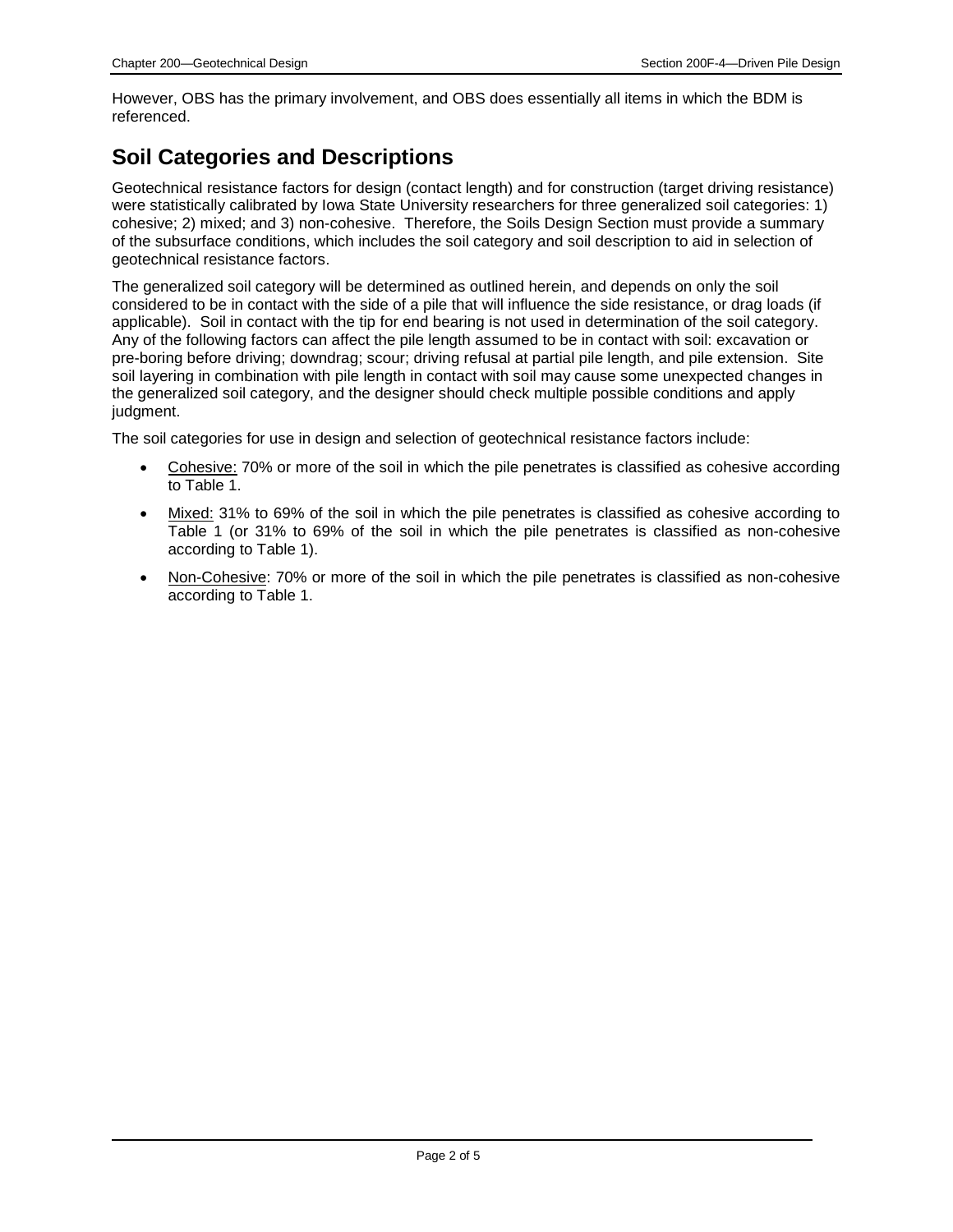| generalized<br>soil category | soil classification method      |                                                                                               |                   |                                                         |
|------------------------------|---------------------------------|-----------------------------------------------------------------------------------------------|-------------------|---------------------------------------------------------|
|                              | <b>AASHTO</b>                   | <b>USDA</b><br><b>Textural</b>                                                                |                   | <b>Friction Pile Charts</b><br><b>BDM Table 6.2.7-2</b> |
| cohesive                     | A-4, A-5,<br>A-6 and<br>$A - 7$ | clay<br>silty clay<br>silty clay loam<br>silt<br>clay loam<br>silt loam<br>loam<br>sandy clay | loess             | very soft silty clay                                    |
|                              |                                 |                                                                                               |                   | soft silty clay                                         |
|                              |                                 |                                                                                               |                   | stiff silty clay                                        |
|                              |                                 |                                                                                               |                   | firm silty clay                                         |
|                              |                                 |                                                                                               |                   | stiff silt                                              |
|                              |                                 |                                                                                               |                   | stiff sandy clay                                        |
|                              |                                 |                                                                                               | glacial clay      | firm silty glacial clay                                 |
|                              |                                 |                                                                                               |                   | firm clay (gumbotil)                                    |
|                              |                                 |                                                                                               |                   | firm glacial clay                                       |
|                              |                                 |                                                                                               |                   | firm sandy glacial clay                                 |
|                              |                                 |                                                                                               |                   | firm very firm glacial clay                             |
|                              |                                 |                                                                                               |                   | very firm glacial clay                                  |
|                              |                                 |                                                                                               |                   | cohesive or glacial material                            |
| non-cohesive                 | $A-1, A-2$<br>and $A-3$         | sandy clay<br>loam<br>sandy loam<br>loamy sand<br>sand                                        | alluvium or loess | stiff sandy silt                                        |
|                              |                                 |                                                                                               |                   | silty sand                                              |
|                              |                                 |                                                                                               |                   | clayey sand                                             |
|                              |                                 |                                                                                               |                   | fine sand                                               |
|                              |                                 |                                                                                               |                   | coarse sand                                             |
|                              |                                 |                                                                                               |                   | gravely sand                                            |
|                              |                                 |                                                                                               |                   | granular material $(N > 40)$                            |

#### **Table 1: Soil category based on soil classification.**

### **Geotechnical and Target Driving Resistances**

#### **Geotechnical Resistances**

Nominal unit geotechnical resistances for each soil layer will be determined using BDM 6.2.7 and BDM Tables 6.2.7-1 and 6.2.7-2. Thus, the Soils Design Section is responsible for presenting the Structural Resistance Level (SRL) as well as the subsurface data and layer in a manner that OBS can understand and use in pile design. The information to be included within the S4 Event submitted includes Soil Profile Sheets (with Soil Descriptions as outlined in Pile Charts) and Standard Penetration Test N values.

Standard Penetration Test hammers averaged about 60% efficiency in the data used for LRFD calibration; therefore,  $N_{60}$  values should be used in design of driven piles. The current lowa DOT drill rigs have hammer efficiencies near 60%; therefore, no energy correction is made by the Iowa DOT in their pile design. In addition, the Iowa DOT currently does not make the additional overburden correction (to  $N_{60}$ ) for design of pile foundations on typical projects since the LRFD unit geotechnical resistance values for each specific N value were developed from the 1994 Blue Book, which did not include an overburden correction to the N value for differences in effective stress with depth.

To determine an end bearing resistance value, the designer should average the  $N_{60}$  values over a distance eight feet above and below the pile tip. If a pile is designed with end bearing resistance in a soil profile, the pile is driven a minimum of 5 feet into the layer and the designer ensures that the pile tip will not punch through the bearing layer into a weaker layer. If an H-pile is designed with end bearing resistance in bedrock, the pile should be driven with penetration as indicated in the BDM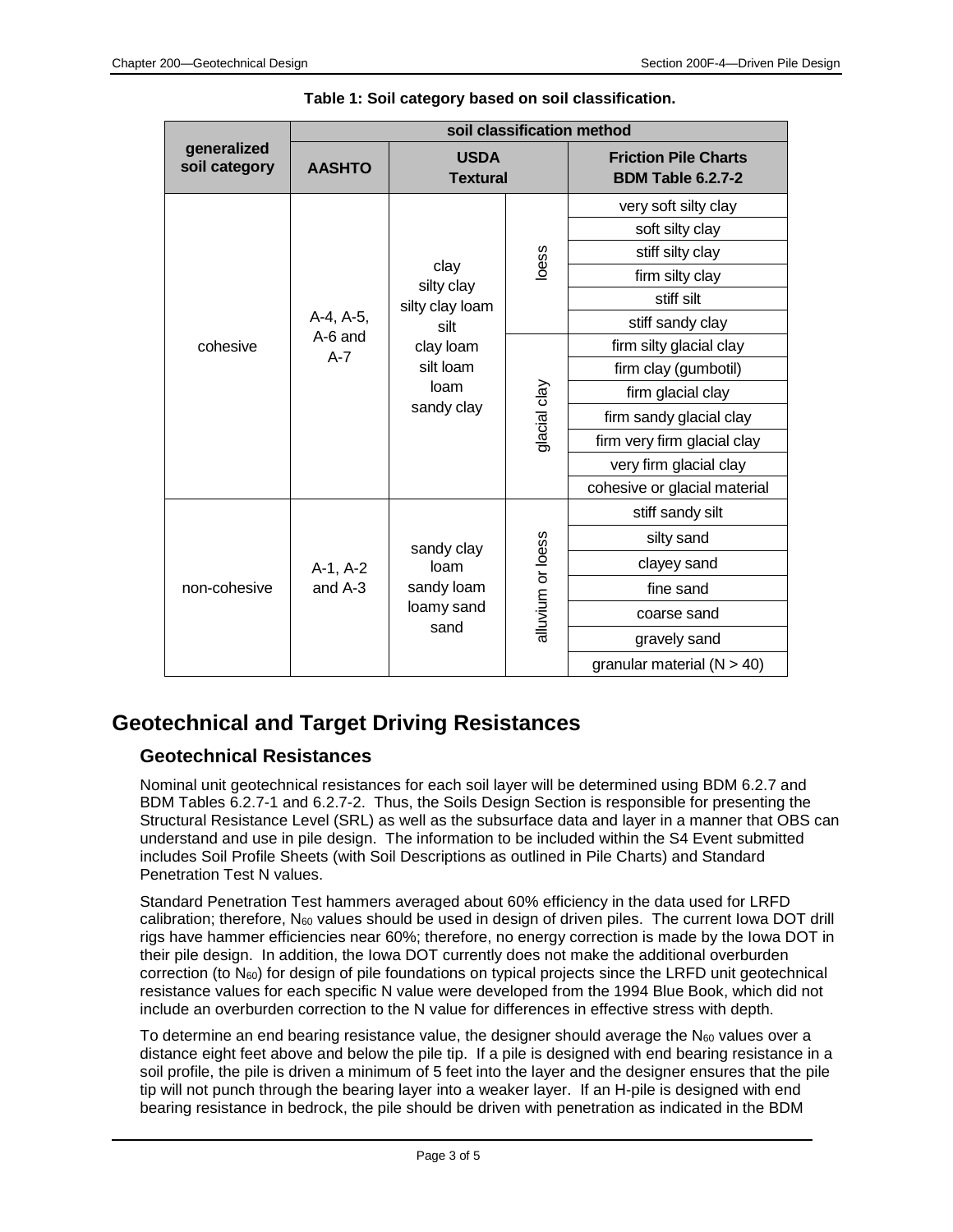Table 6.2.4.2-2. If protective pile tips are recommended due to difficult driving conditions, a structural resistance factor of 0.5 will be recommended in lieu of 0.6. Prestressed concrete and steel pipe piles should be driven to bedrock only with approval of the Soils Design Section. Timber piles are not to be driven to bear on bedrock.

The Soils Design Section does not perform a formal settlement evaluation on piles designed using the methods outlined in the BDM since pile stresses in friction piles are designed at a sufficiently low level to maintain settlements within a tolerable level and end bearing piles are extended to fairly incompressible rock materials.

The nominal side and end bearing resistance of driven piles may also be developed based on the results of historical or design phase load test data from the anticipated load bearing soil/rock strata. In order to use historical load test data, the characterized project site soil/rock profile should be similar to the soil/rock profile at the load test site. The Soils Design Section will need to review and approve the use of load test data for development of driven pile capacity. Load testing that can be used to determine nominal side and end geotechnical resistance include static or dynamic (PDA with CAPWAP) load tests.

#### **Target Driving Resistance**

The designer must also determine the target nominal driving resistance based on the method of construction control, which usually will be WEAP for Iowa DOT projects. Depending on the general soil type in contact with the pile, which may contribute to set up, the designer will also need to specify one or more nominal re-tap resistances.

### **Geotechnical Resistance Factors**

Iowa State University researchers developed geotechnical and target driving resistance factors from static load tests by statistical calibration, with adjustments based on engineering judgment.

Determine geotechnical resistance factors for axial design using the soils design package and BDM Tables for timber, steel H, prestressed concrete, and steel pipe piles. For end bearing on rock at the strength limit state, use a geotechnical resistance factor of 0.70. For lateral load on a single pile or a pile group at the strength limit state, use a resistance factor of 1.0 [AASHTO-LRFD Table 10.5.5.2.3-1]. Use a resistance factor of 1.0 for the service limit state, except as provided for overall stability in the AASHTO LRFD Specifications [AASHTO-LRFD 11.6.2.3]. Use resistance factors of 1.0 at the extreme event limit state [AASHTO-LRFD 10.5.5.3], except that for uplift resistance of piles, in which case use a resistance factor of 0.75.

Resistance factors for the strength limit state provided in the BDM Tables account for resistance gain due to pile setup for friction piles driven in cohesive soil, and the resistance factors neglect pile setup for friction piles driven in non-cohesive and mixed soil types. Calibration of the resistance factors was based on the target nominal resistance that is achieved at seven days after end-of-drive (EOD). To accommodate Iowa DOT construction practice, it was assumed that planned re-tap tests for construction control would be completed three days after EOD.

### **Setup Factors for Cohesive Soil**

For H-piles driven in cohesive soil, the setup chart and factors outlined in the BDM can be used for estimating the increase in pile driving resistance due to setup after EOD with WEAP construction control. Do not use the chart (BDM, Figure 6.2.10) with Iowa DOT ENR Formula control, or with timber, prestressed concrete, or concrete filled pipe piles.

### **Other Soil Related Design Issues**

#### **Downdrag**

Downdrag generally occurs at abutments when placement of approach fill causes settlement of compressible soils below the fill resulting in downward movement of the soil relative to the pile. Downdrag load on the pile may be avoided if the embankment can be placed a sufficient time before abutment piles are driven. The minimum construction delay to allow for settlement to occur prior to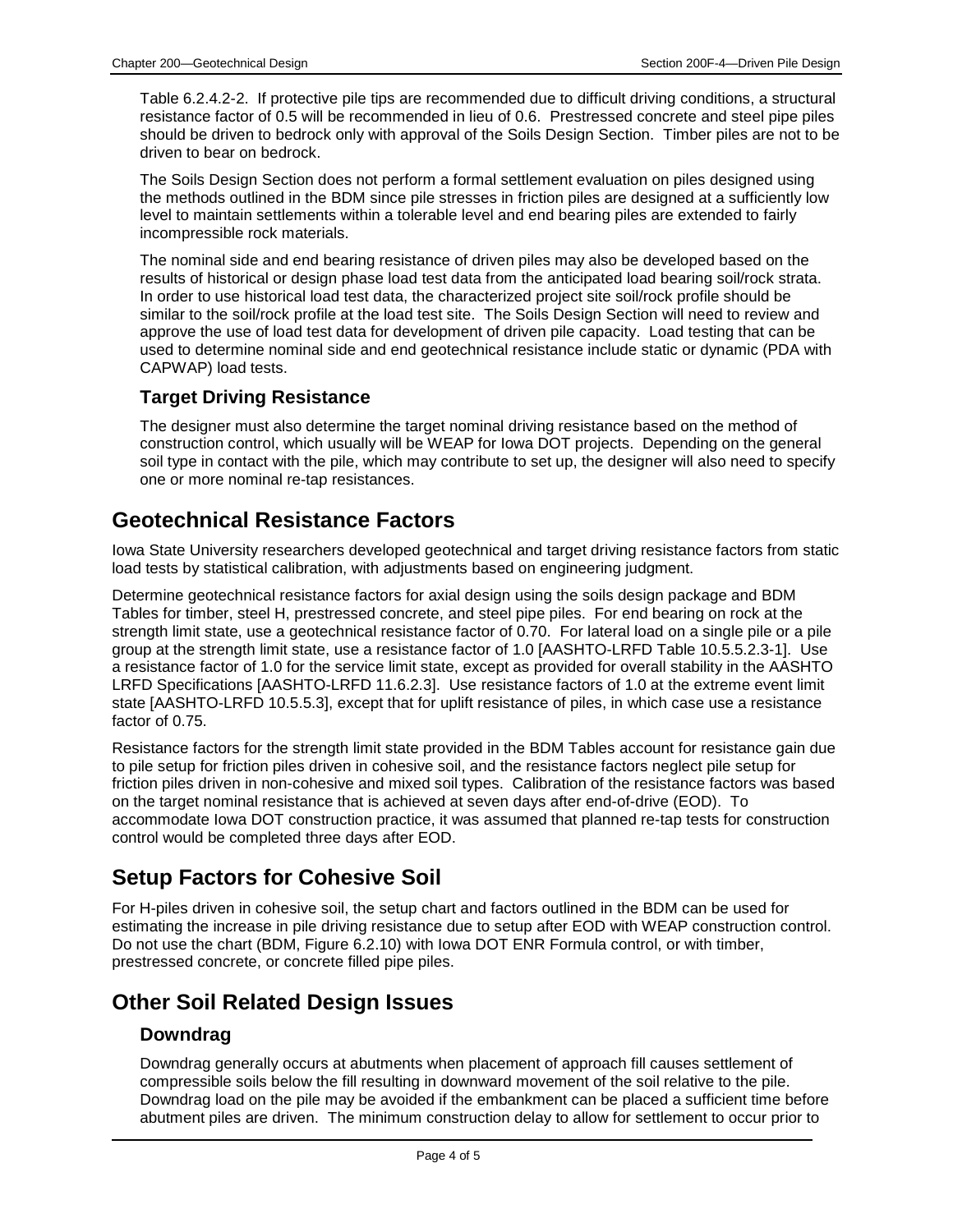driving piles will be determined by the Soils Design Section. If abutment piles must be placed before the approach fill settlement has occurred, consider drag loads as directed by the Soils Design Section for soils above the soil layers labeled incompressible in the soils package for the bridge project. Iowa DOT practice is to apply the full downdrag load to a pile if the settlement in the soil layer is 0.4 in. or greater relative to the pile. Determine downdrag load from the nominal geotechnical resistance chart for friction bearing. Do not use battered piles if downdrag will occur.

#### **Minimum Pile Length**

The design penetration for any pile should be a minimum of 10 feet into hard cohesive or dense granular soil and a minimum of 20 feet into soft cohesive or loose granular soil. Piles driven through embankments should penetrate 10 feet into original ground unless refusal on bedrock or a competent layer occurs at a lesser elevation [AASHTO-LRFD 10.7.1.3]. If refusal is encountered before a minimum penetration of 10 feet, the rock should be cored (predrilled) a minimum of 3 feet into the rock formation. The predrilled hole should be a minimum of 6 inches greater in width than the pile. Piles subject to uplift are driven the minimum length to ensure adequate geotechnical tension resistance. The resistance from scourable materials should be excluded when determining the minimum pile length.

#### **Pre-bored Holes**

Abutment piles also may be driven in pre-bored holes to reduce downdrag loads due to settlement of the abutment berm. Guidelines for pre-bored hole depths are given in BDM Table 6.2.4.2-1. Prebored holes or corrugated metal pipes (CMPs) used to extend piles through the embankment are typically backfilled with sand or bentonite, with the type of backfill determined by the abutment type.

#### **Global Stability**

Global stability of the abutment system is performed by the Soils Design Section according to Section 200F-1.

#### **References**

- 1. AASHTO, 2012, LRFD Bridge Design Specifications, American Association of State Highway and Transportation Officials, Sixth Edition, Washington, D.C., USA.
- 2. Green, Donald, Kam W. Ng, Kenneth F. Dunker, Sri Sritharan, and Michael Nop. (2012). Development of LRFD Procedures for Bridge Pile Foundations in Iowa - Volume IV: Design Guide and Track Examples*.* IHRB Projects TR-573, TR-583, and TR-584. Institute for Transportation, Iowa State University, Ames, Iowa. [http://www.intrans.iastate.edu/research/documents/research-reports/lrfd\\_vol\\_iv\\_final\\_w\\_cvr.pdf](http://www.intrans.iastate.edu/research/documents/research-reports/lrfd_vol_iv_final_w_cvr.pdf)

Page 5 of 5